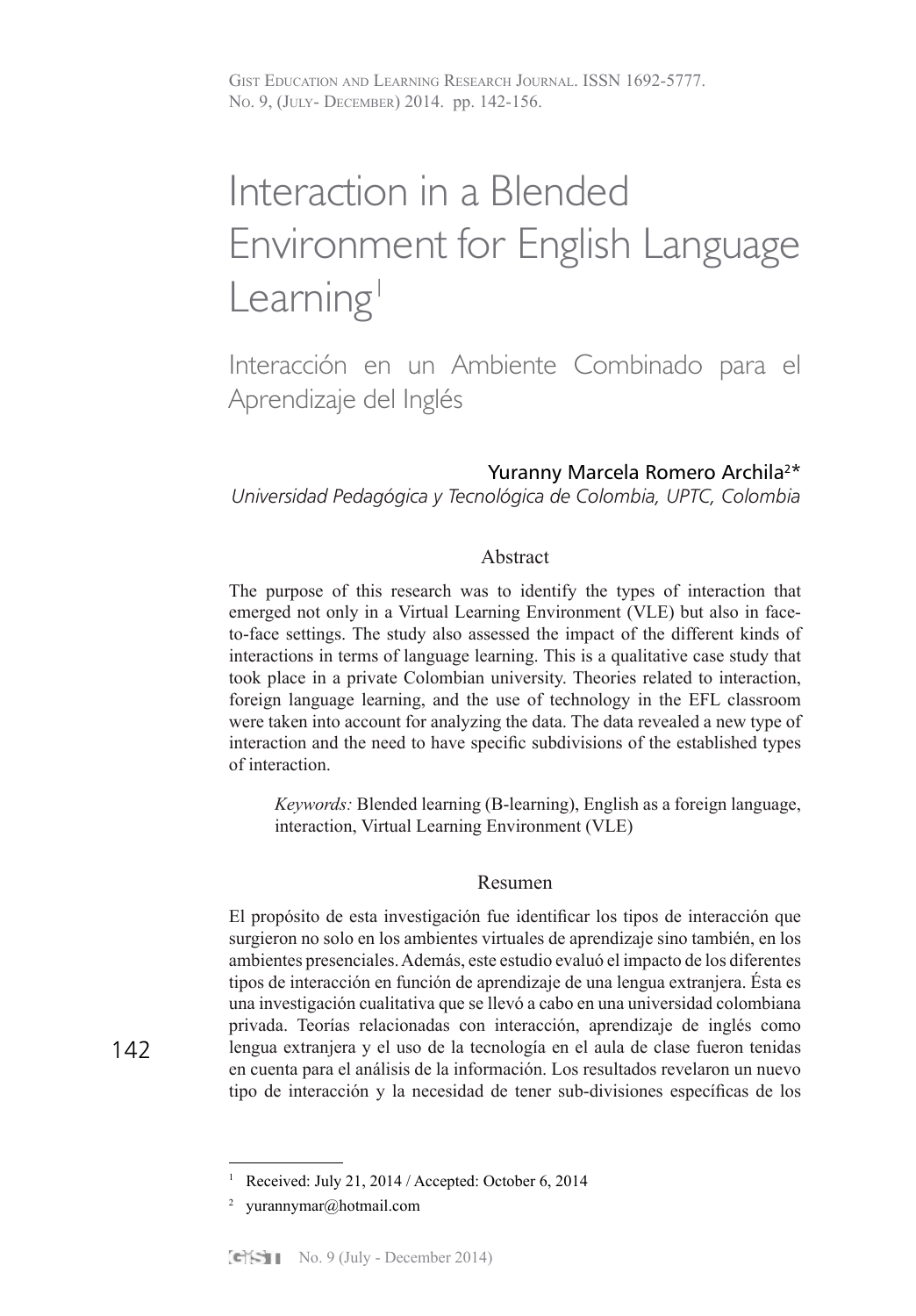tipos de interacción establecidos.

*Palabras clave:* Aprendizaje combinado (B-learning), inglés como lengua extranjera, interacción, Ambientes Virtuales de Aprendizaje (AVA)

# Resumo

O propósito desta pesquisa foi identificar os tipos de interação que surgiram não só nos ambientes virtuais de aprendizagem senão também, nos ambientes presenciais. Além do mais, este estudo avaliou o impacto dos diferentes tipos de interação em função da aprendizagem de uma língua estrangeira. Esta é uma pesquisa qualitativa efetuada em uma universidade colombiana privada. Teorias relacionadas com interação, aprendizagem de inglês como língua estrangeira e o uso da tecnologia em sala de aula, foram consideradas para a análise da informação. Os resultados revelaram um novo tipo de interação e a necessidade de ter subdivisões específicas dos tipos de interação estabelecidos.

*Palavras chave:* Aprendizagem combinado (B-learning), inglês como língua estrangeira, interação, Ambientes Virtuais de Aprendizagem (AVA)

# **Introduction**

This research has two core aspects: Interaction and Blended Learning. The former is one of the topics that concerns most of language teachers because as Brown (1994) mentions, "In the era of communicative language teaching, interaction is, in fact the heart of communication; it is what communication is all about" (p. 169). Therefore, the main purpose of learning foreign languages is to interact with other people to broaden perspectives in order to better understand and comprehend our own culture and also to be aware of cultural differences.

Blended learning, the latter, can be understood in different ways; Sharma & Barrett (2007) define Blended learning (B-learning) as follows: "Blended learning refers to a course which combines a face to face classroom component with an appropriate use of technology" (Sharma & Barrett 2007: 7).

The university in question has its own virtual platform for pedagogical purposes; nevertheless, it had not been previously used for foreign language teaching and learning and research in this area since its implementation. Consequently, the purpose of this research was to design and implement a virtual module based on a blended learning approach and then, identify and analyze the emergent types of interaction for language learning in both settings (on-line and face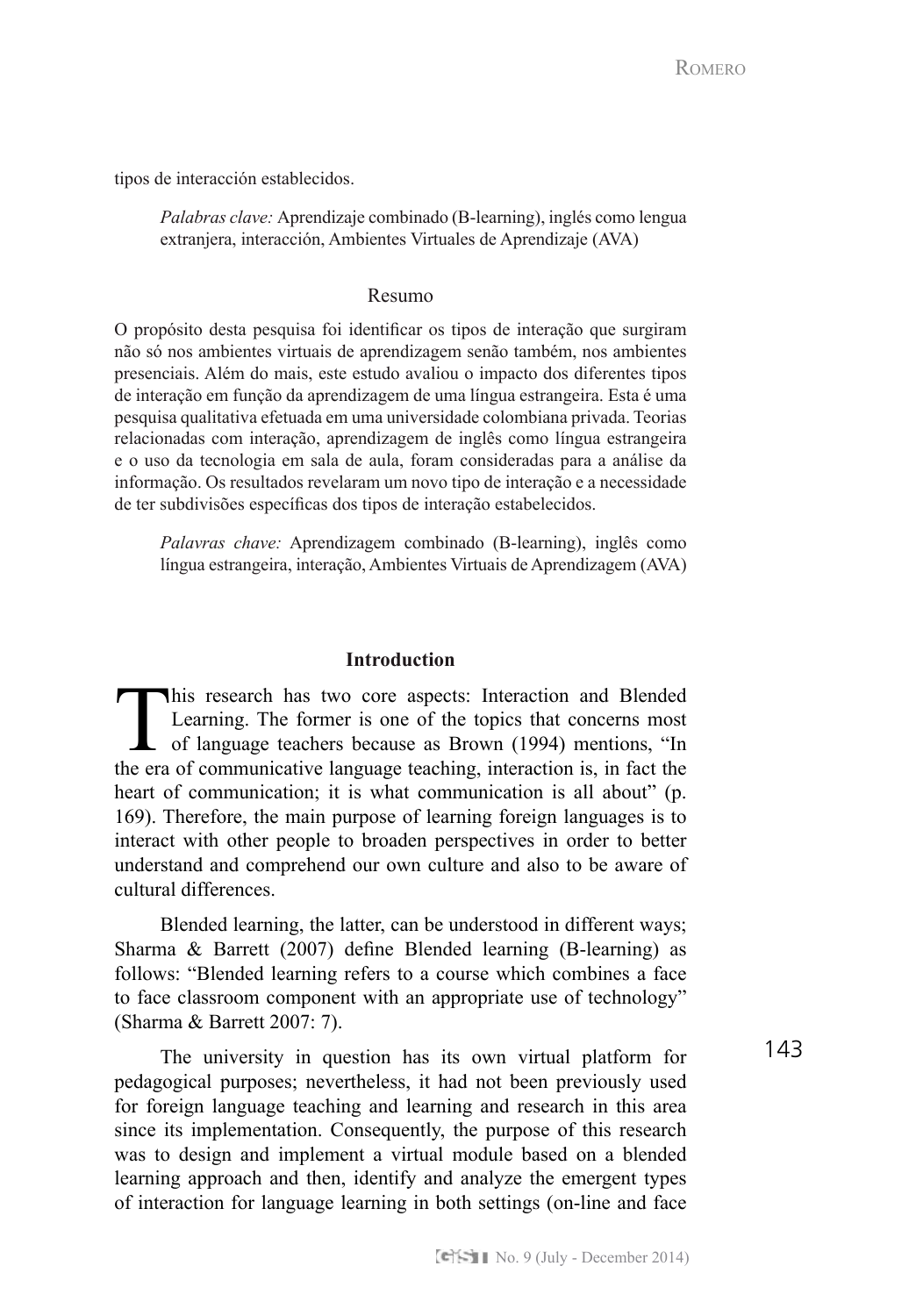to face).

The interaction models of Gilbert & Moore (1998) and Hanna, Glowacki-Dudka & Conceição-Runlee (2000) were taken into account for the development of this research project. The results revealed a new type of interaction and the need to have specific subdivisions of the established types and subtypes of interaction.

# **Literature Review**

# **Blended Learning for Language Learning**

According to Sharma & Barrett (2007), the term blended learning (B-learning) was first used by business people for situations in which employees could work, and at the same time take a training course without interfering with their work activities, saving time and money. Authors such as Frendo (2005), Bonk & Graham (2005), and others have defined blended learning as a mix between face-to-face instruction and online classes. In Sharma & Barrett's words, "Blended learning can exploit the best of both worlds" (2007, p. 8).

Lam, Akkerman, Horst, De Laat, and Monachesi (as cited in Klink, 2006) mention, "The correct blend of blended learning must be aimed so that there is an overlap in the resources, because the students should be able to obtain the same information by means of several formats and manners" (p. 26). However, some blended learning courses have been designed in such a way that there is no combination between the delivery methods.

The connection between blended learning and language learning has had a long process. Technology has been used in different fields of knowledge including learning of English as a foreign language. CALL stands for Computer Assisted Language Learning and is commonly defined as using computers in the language classroom. Kessler (2007) suggests that CALL is not being used adequately due to the lack of teachers' knowledge in the area of creation and preparation of CALL materials to be used by students. Kessler (2007) also gives some steps when using CALL; those steps include pre-, during- and post-computer work. It means that the work done in the computer should not be isolated from the activities done in class. This is exactly the purpose of B-learning, to integrate the contents students receive in the platform and in classroom to reinforce knowledge. Leakey & Ranchoux (2006) connect CALL and blended learning as follows:

Blended learning in CALL is the adaptation in a local context of previous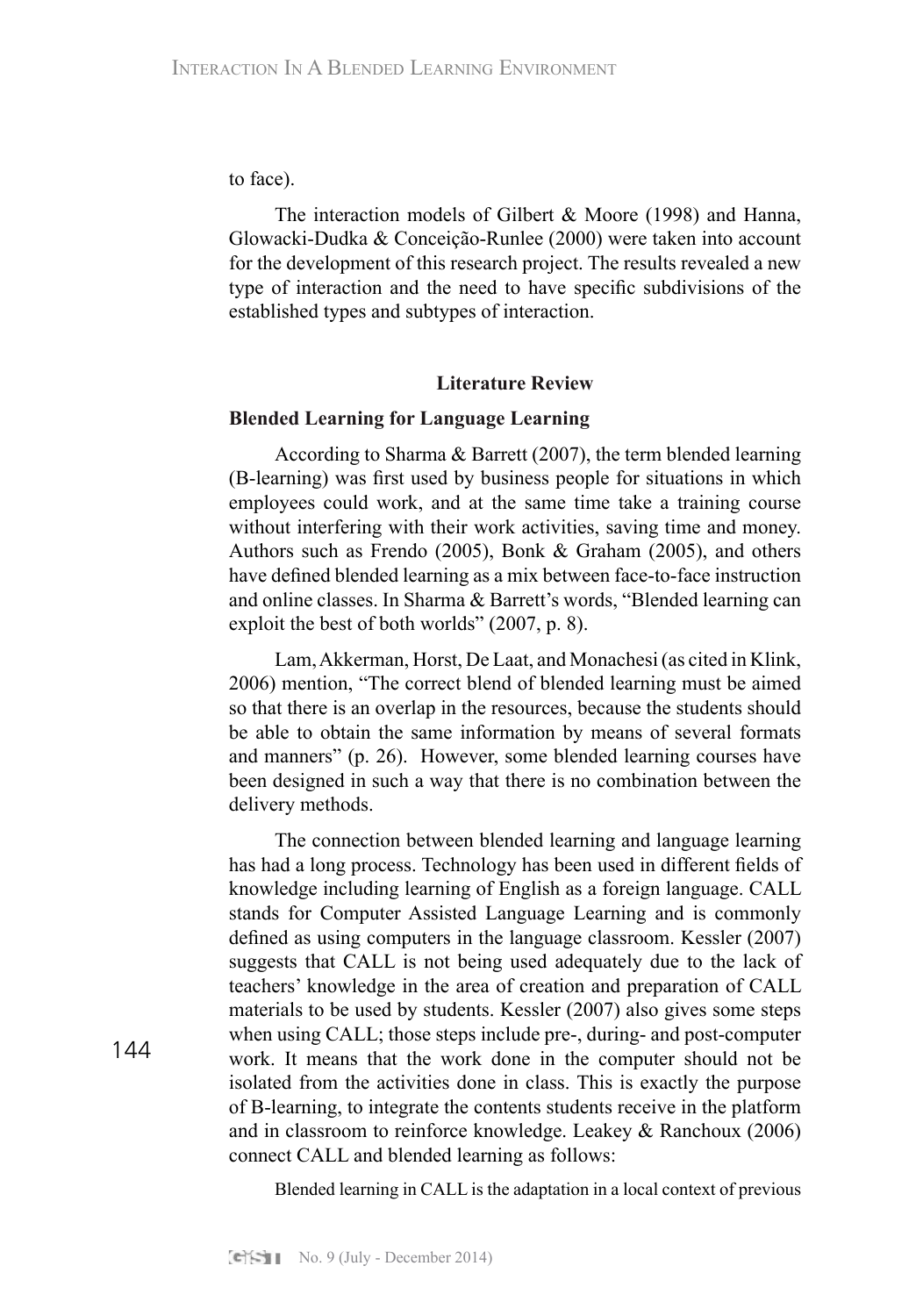CALL and non- CALL into an integrated program of language teaching and learning drawing on different mixes of media and delivery to produce an optimum mix that addresses the unique needs and demands of that context. (p. 398)

Thus, there are advantages to using blended learning for language learning, including the variety of activities teachers can develop, bearing in mind the students' needs, not only by using computer resources, but also with the use of non-computer resources.

# **Interaction**

Interaction is a broad term; for this reason, authors such as Kumaravadivelu (2003), Gilbert and Moore (1998), and Hanna, Glowacki-Dudka and Conceição-Runlee (2000) have studied and classified different types of interaction, but in two different fields of study. The former has focused on second language learning and the latter in blended learning. Student-content interaction, studentstudent interaction and student-teacher interaction are the three types of interaction (Gilbert  $& Moore, 1998$ ). This is complemented by Hanna, Glowacki-Dudka, and Conceição-Runlee (2000), who classify interaction in blended learning approaches as human and non-human interactions.

#### **Human Interaction**

As mentioned by Hanna, et al. (2000), this type of interaction includes student-student interaction, student-teacher interaction and student-guest interaction. According to Moore (1989), studentteacher interaction has as main purpose to motivate students to use the contents and provide them with enough material to practice it. Studentstudent interaction, as mentioned by Gilbert and Moore (1998), is quite important for learning, but it depends on different factors such as students' ages, experience with the language, and how autonomous students are.

# **Non-human Interaction**

Non-human interactions include student-tool interaction, studentenvironment interaction, and student–content interaction. Student-tool and student-environment interactions are similar in essence because both refer to the communication between the student and the VLE. This involves knowing how to use the tools as well as the VLE, and having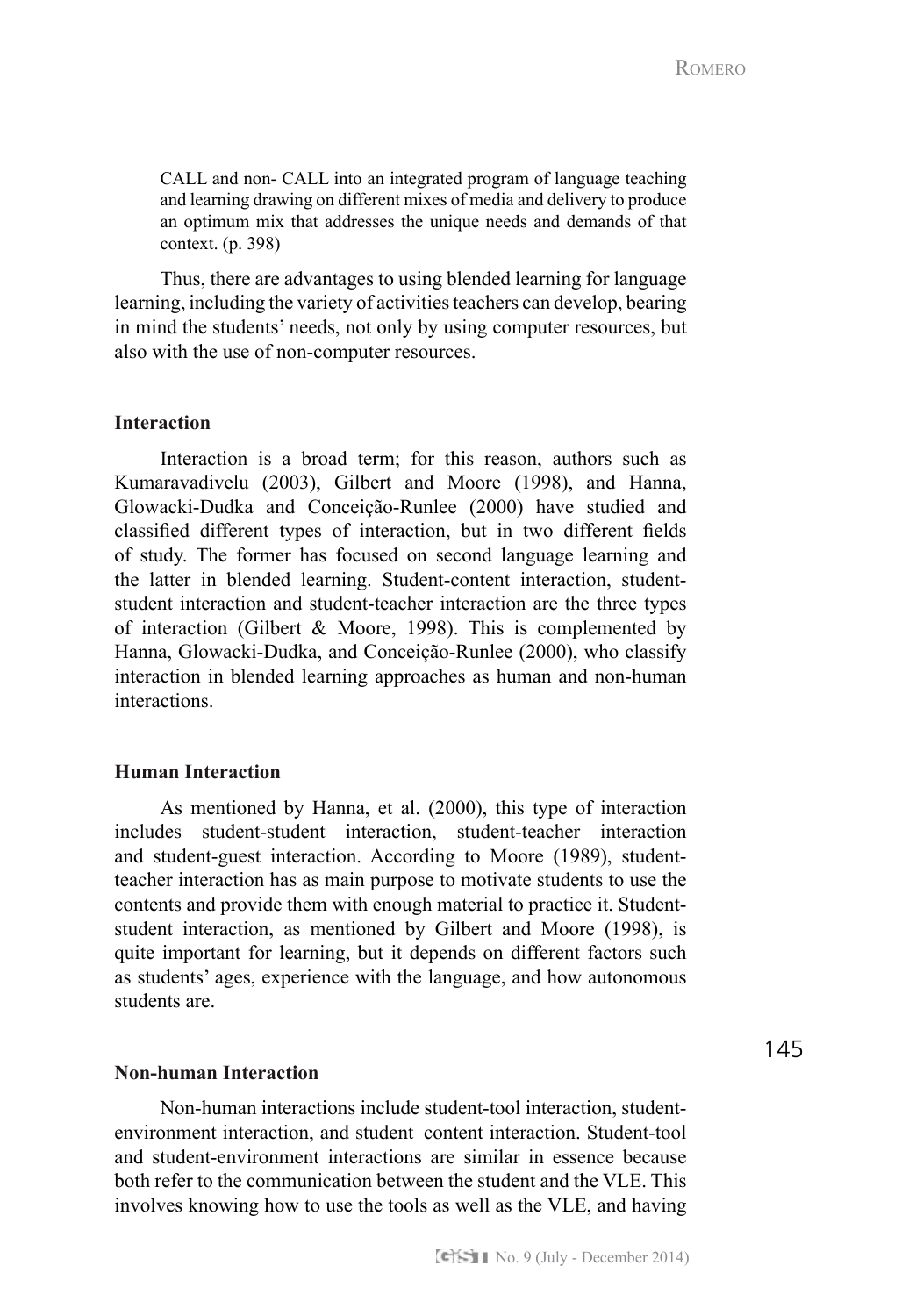the appropriate technological skills. Gilbert and Moore (1998) define learner-content interaction as "the process of intellectually interacting with content that results in changes in the learner's understanding, the learner's perspective, or the cognitive structures of the learner's mind" (1998, p. 2). Hillman, Willis and Gunawardena (1994) added learnerself interaction which is about students' reflections and analysis over their own learning process and which could be integrated to human interaction.

#### **Methodology**

#### **Research Design**

This is a qualitative research because it does not aim to count how many times interaction is present in a blended learning setting for language learning or to show a cause-effect relationship between two or more variables. Rather, it seeks to describe and analyze the ways in which interaction might be found in a blended learning environment for language learning at a private university in Colombia. The main question of this study is the following: How is interaction when using a blended learning approach for foreign language learning?

#### **Context and Participants**

The study took place at a private mid-sized university in Colombia. The study participants were 17 people; 1 English teacher and 16 third semester students (5 males and 11 females) enrolled in a non-English major program (students of different health care undergraduate programs), and who were enrolled in a first level English I class.

**Instructional Design of the VLE**. The university has its own VLE divided into eight different resources including the following: 1) free content, 2) forums, 3) team activity area, 4) True/ False tests, 5) multiple choice tests, 6) glossary, 7) activity reception area and 8) a specific area where the tutor can track how students explore the VLE. The True/False and multiple choice tests have no limit of tries. This virtual module lasted 13 weeks. Students from the School of Health Sciences developed different activities, both on the VLE as well as in the classroom as part of the face-to-face component. There was an overlap in the activities designed for each of the environments; the material and activities in both environments were closely connected so that students could go back and forth from one environment to the other to complement the information.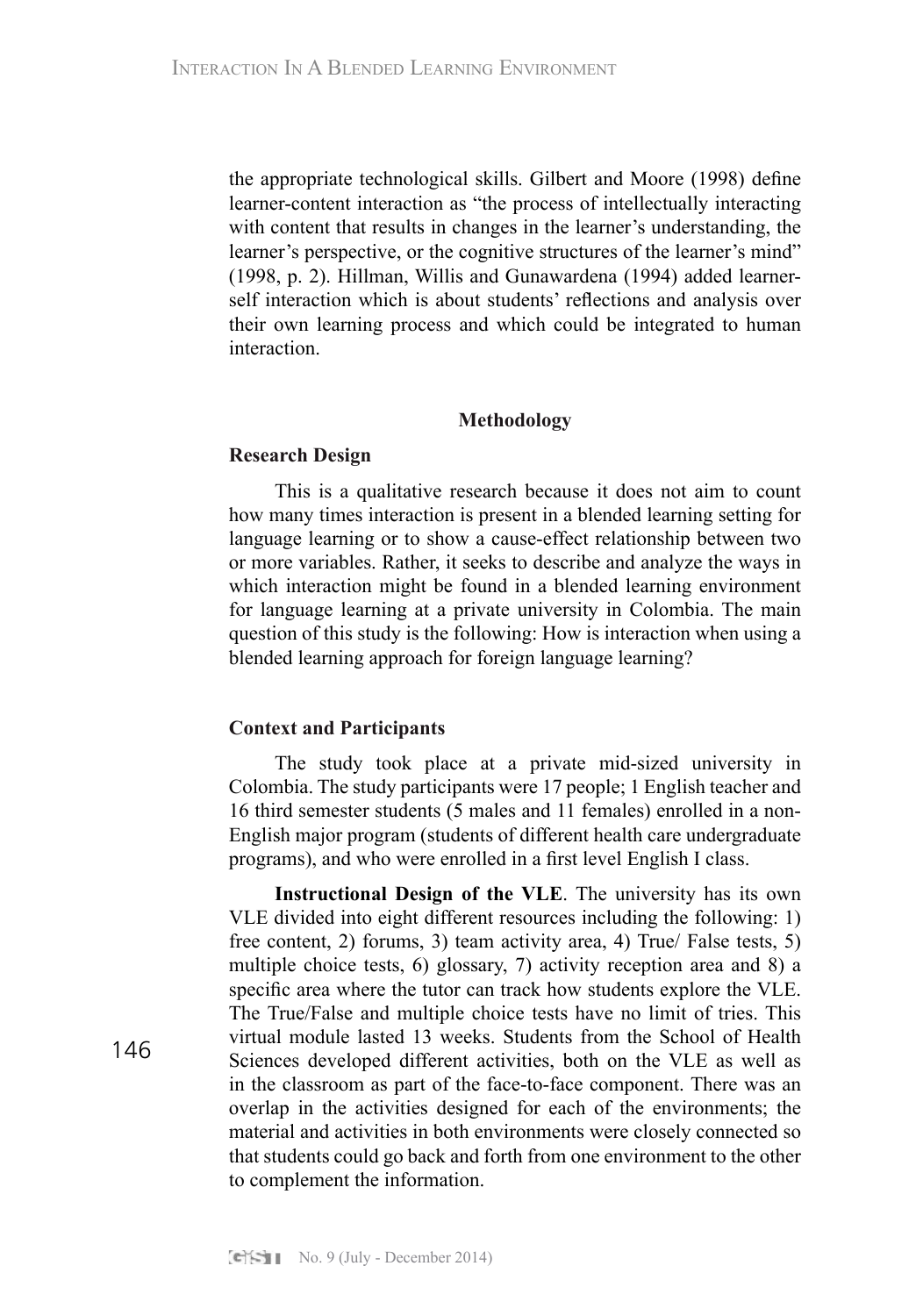# **Data Collection Instruments**

Semi-structured interviews were used in order to have a clear direction and theme, but still allowing the participants to express their points of view and expand on answers. Those interviews were conducted at the beginning and in the middle of the study. The students' reflections were used in order to gain information about their insights and views in respect to their English learning on a blended learning environment. In addition, physical and virtual artifacts were also used to analyze the different types of interaction found in the VLE and in the classroom. Finally, another instrument included a diary kept by the teacher/researcher in order to write and reflect on students' responses and attitudes in terms of interaction and other evidenced aspects.

# **Data Analysis and Interpretation**

For this study, the category construction approach was followed, which consists of organizing the collected data, reducing text and generating categories by finding similar patterns (Bogdan & Biklen 1992). During the analysis, the data gathered through the instruments was compared to find consistencies and differences. After analyzing the data, two categories emerged: The first category is the three "Ws" of interaction (whom, when and where). It received this name because interaction happened among people (who), who changed depending on the environment (where), and occurred in different circumstances and moments (when). The second category includes the factors that influenced interaction in blended learning environments for foreign language learning. It was possible to see aspects that positively or negatively influenced the interaction.

#### **Results**

By analyzing the sources of data, it was possible to evidence that Human and Non-human interactions were present in the VLE and face to face settings; however, the degree of the subtypes of Human interaction changed depending on the delivery method (on-line or face to face). There were also other external factors that hindered both interaction and other factors that fostered them. Additionally, a new type of interaction that was not previously discussed appeared. The information was organized into the following categories.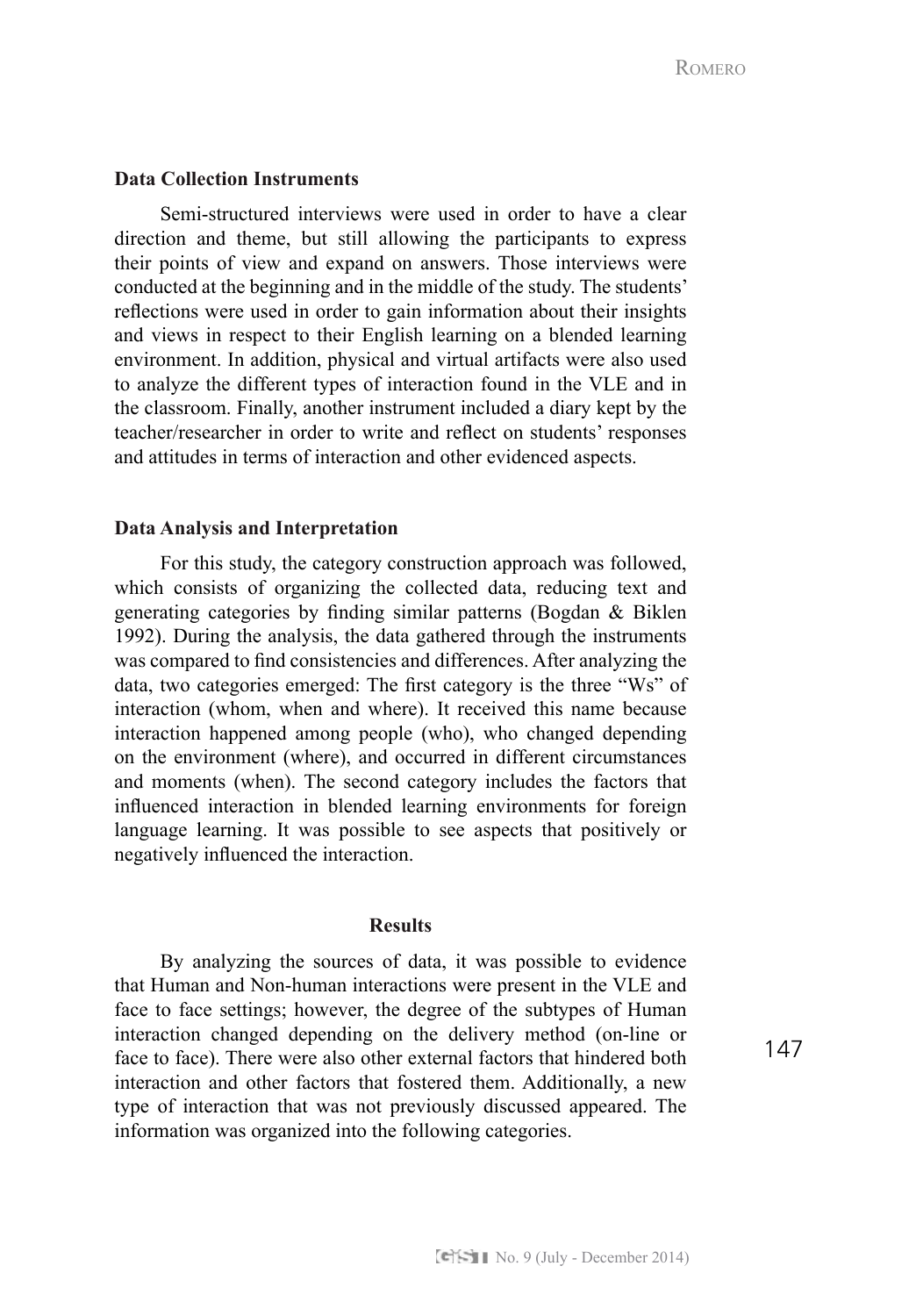## **The Three "Ws" of Human Interaction**

In this study, it was necessary to have a sub-division of the types of interaction discussed earlier, specifically human and non-human interaction, because the delivery method (virtual or face-to-face) modified how human interaction occurred. For instance, there was permanent student-student interaction in face-to-face activities, but there was no student-student interaction in the VLE because participants did not have the need to use the VLE for interacting with their classmates. Further, having more contact with the teacher in the VLE encouraged some of the participants to interact with her in both environments.

In the first subcategory, there is an analysis of human interaction for language learning, not only in the VLE but also in face to face settings.

**Interacting with students and teacher.** Interacting in the foreign language should be one of the main goals for language teachers because languages are for communicating; interaction as mentioned by Brown (1994) is an important part of communication. Nevertheless, by analyzing the sources of data, it was possible to see that there was no student-student interaction for language learning in the VLE. There were no replies to classmates' opinions in forums, nor was there feedback or discussion among students even though there were spaces designed for this kind of interaction. There was no student-student interaction throughout the four proposed forums, and none of the participants wrote a reply to his/her classmates.

When questioning students about the reasons for not using this tool, most of the participants expressed that it was because they did not feel the need to interact in this environment since they were in constant contact with their classmates in the face to face settings. They gathered together in order to develop a specific activity of the class. For instance, for the group activity in the VLE, most of the students looked for specific moments to get together with classmates in order to fulfill the task, as could also be evidenced and registered in the diary. Students discussed and planned the group work to be posted in the VLE:

*"See you in the library on Thursday at 10 to practice English."3*

*"Who can practice on Wednesday at 5?4*

<sup>3</sup> "Nos vemos el jueves a las 10 en la biblioteca para trabajar lo de inglés."

<sup>&</sup>lt;sup>4</sup> "¿Quién puede practicar el miércoles a las 5?"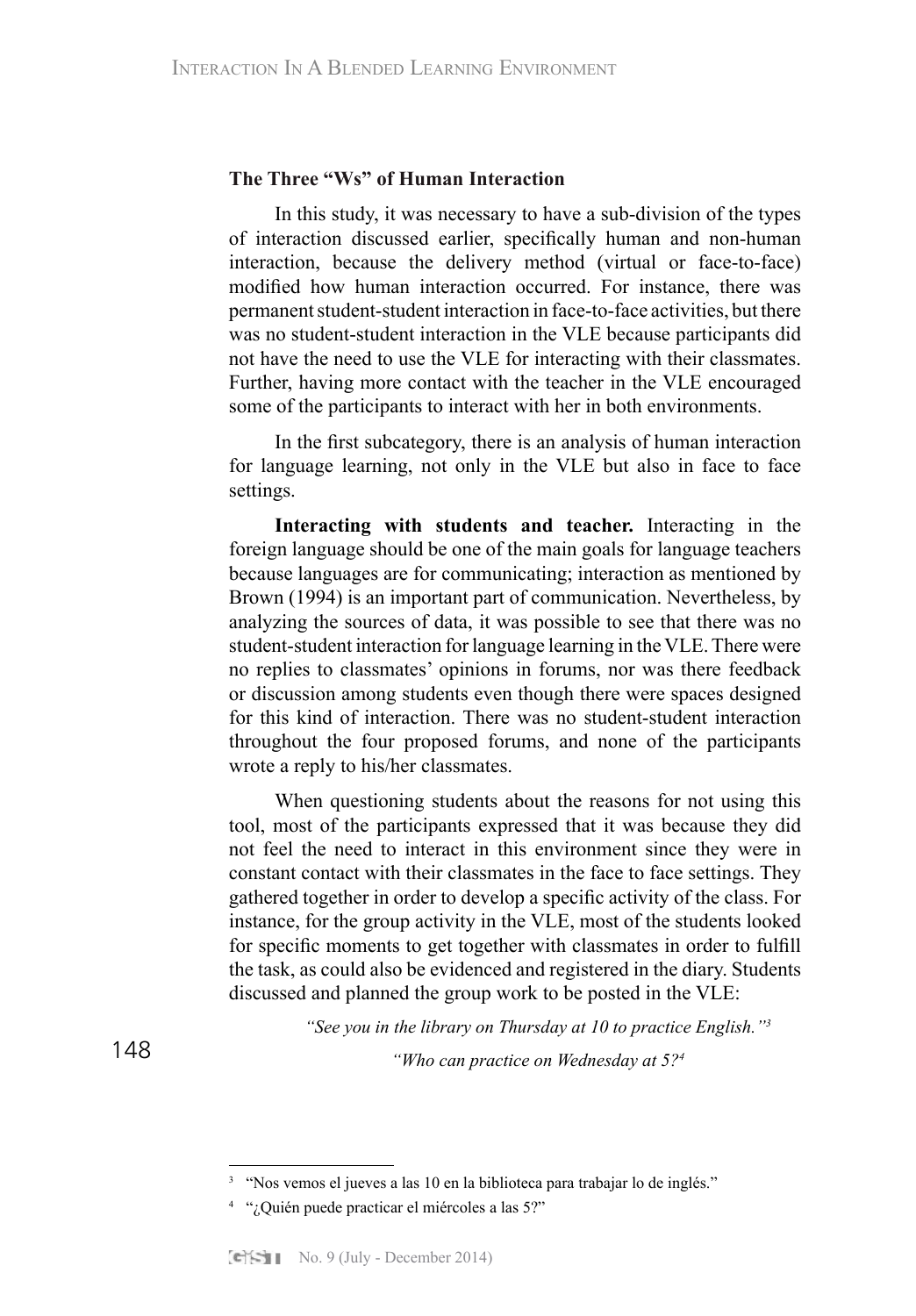However, some students did read other classmates' opinions as a basis for their own participation.

*"…one can see others' opinions in the forum, and it helped me to write my own text, for instance, I did not know what the participation was about, I knew it was a self-presentation but I did not know it was so specific with likes and dislikes. So, one can see the forum of other people and use them as a guide to write mine."5* 

Student-student interaction is "regarded as essential by many educators and highly desirable by many learners" (Moore, 1989, p. 2). In the classroom, there was student- student interaction in the foreign language. First, there were dialogues which were prepared in advance, which is not acknowledged as interaction by Herazo (2010) who argues that student-student interaction in the EFL class should be spontaneous with no preparation in order to be authentic oral communication. However, these rehearsed dialogues were not the end of the activity because at first, students followed the model and then spontaneity appeared when students asked their classmates questions about a specific topic without previous preparation or talk about unrehearsed topics thanks to the input given in the VLE and in the classroom.

Student-teacher interaction in the foreign language increased in face-to-face settings as well as in the online component. Students were eager to use the language with the teacher, as the following entry of the diary says:

*"I met some students at the cafeteria and they say hello and try to talk in English, this is something unusual on them"*

This indicates that teacher-student interaction transcended the classroom walls allowing students more opportunities to interact informally with the teacher using the foreign language without fear of making mistakes but with the purpose of expressing an idea. Another example in a face-to-face setting occurred when students were interacting with the biomechanics teacher, they asked for information about the human body, joints and muscles by using simple structures. These interactions were recorded in one of the entries of the diary:

> *"Students were excited to be in the physical therapy lab; they tried to speak in English with the Biomechanics teacher and with the*

<sup>5</sup> "… en el foro uno puede ver las opiniones y basarse mucho, por ejemplo, yo no sabía bien de que era que se trataba la participación sabía que era la presentación pero no sabía que era tan especifica con lo que le gustaba, no le gustaba, entonces uno puede ver los foros de las otras personas entonces es como basarse para uno poder hacer el de uno."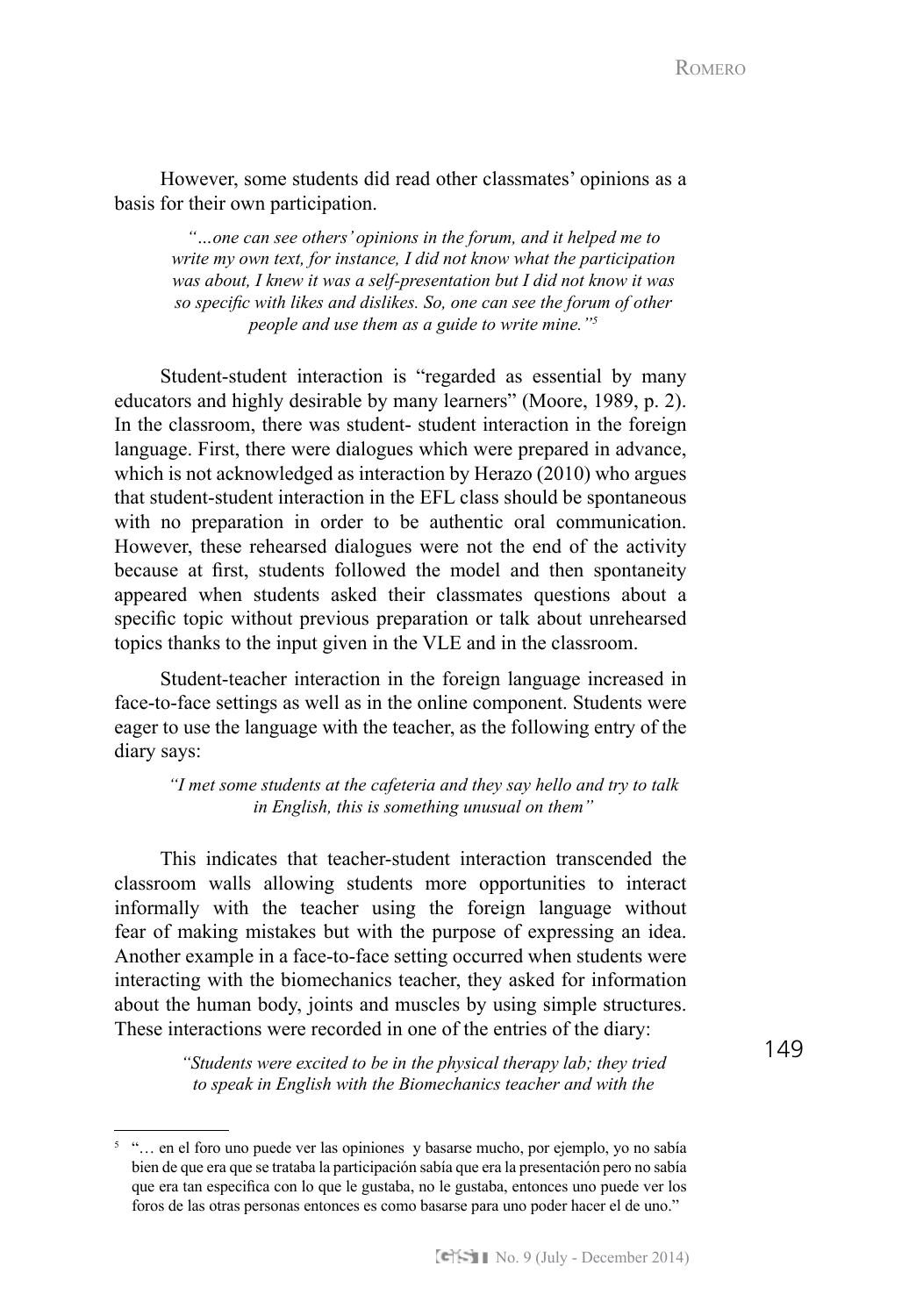*classmates. This is what I could listen: Student 1: 'what is this?' (Pointing to a skeleton) Biomechanics teacher: Fibula*

*Student: write please (the teacher wrote the word on a blackboard)*

As can be seen, students used simple language to communicate with their teachers and classmates, and they also reflected on how similar Spanish and English are in technical terminology.

The teacher was not seen as someone who was always transmitting knowledge but as someone who was learning from students too because as students were familiar with the topics and they had some background knowledge, it was easier for them to use the language and there was an exchange of knowledge; one of the entries of the diary says:

*"It was fun! Students had to explain to me the differences between the joints and where I can find them; I'm learning too"*

The use of the VLE allowed more contact and interaction between teacher and students where distance and time was not a problem, as evidenced below:

|                                                                   |                                                               | Fecha publicación mensaje: 20-Feb-2010 / 21:38:09          |              |
|-------------------------------------------------------------------|---------------------------------------------------------------|------------------------------------------------------------|--------------|
| my presentation                                                   |                                                               |                                                            |              |
| Hi, my name is                                                    |                                                               | my last name is                                            | , I was born |
|                                                                   | in Armenia. Iam 20 years [ leer mas  ]                        |                                                            |              |
|                                                                   |                                                               |                                                            |              |
|                                                                   |                                                               | Fecha publicación mensaje : 22-Feb-2010 / 10:48:03         |              |
|                                                                   | RE: my presentation                                           |                                                            |              |
| , Congratulations!!!! I bet your parents are very happy and<br>Hi |                                                               |                                                            |              |
|                                                                   |                                                               | excited about the baby. Have [ leer mas  ]                 |              |
|                                                                   |                                                               |                                                            |              |
|                                                                   |                                                               |                                                            |              |
|                                                                   | 2 Fecha publicación mensaje: 22-Feb-2010 / 11:46:43           |                                                            |              |
|                                                                   | RE: RE: my presentation                                       |                                                            |              |
|                                                                   | at school I was always very complicated and teachers were not |                                                            |              |
|                                                                   | very nice I think for that reason I st [ leer mas  ]          |                                                            |              |
|                                                                   |                                                               |                                                            |              |
|                                                                   |                                                               | Fecha publicación mensaje: 23-Feb-2010 / 08:38:53          |              |
|                                                                   | Learning English                                              |                                                            |              |
|                                                                   |                                                               | It would be great and cool if we could learn and speak     |              |
|                                                                   |                                                               |                                                            |              |
|                                                                   |                                                               | languages overnight; however it is not possi [ leer mas  ] |              |

*Figure 1.* Example of student-teacher interaction in the VLE.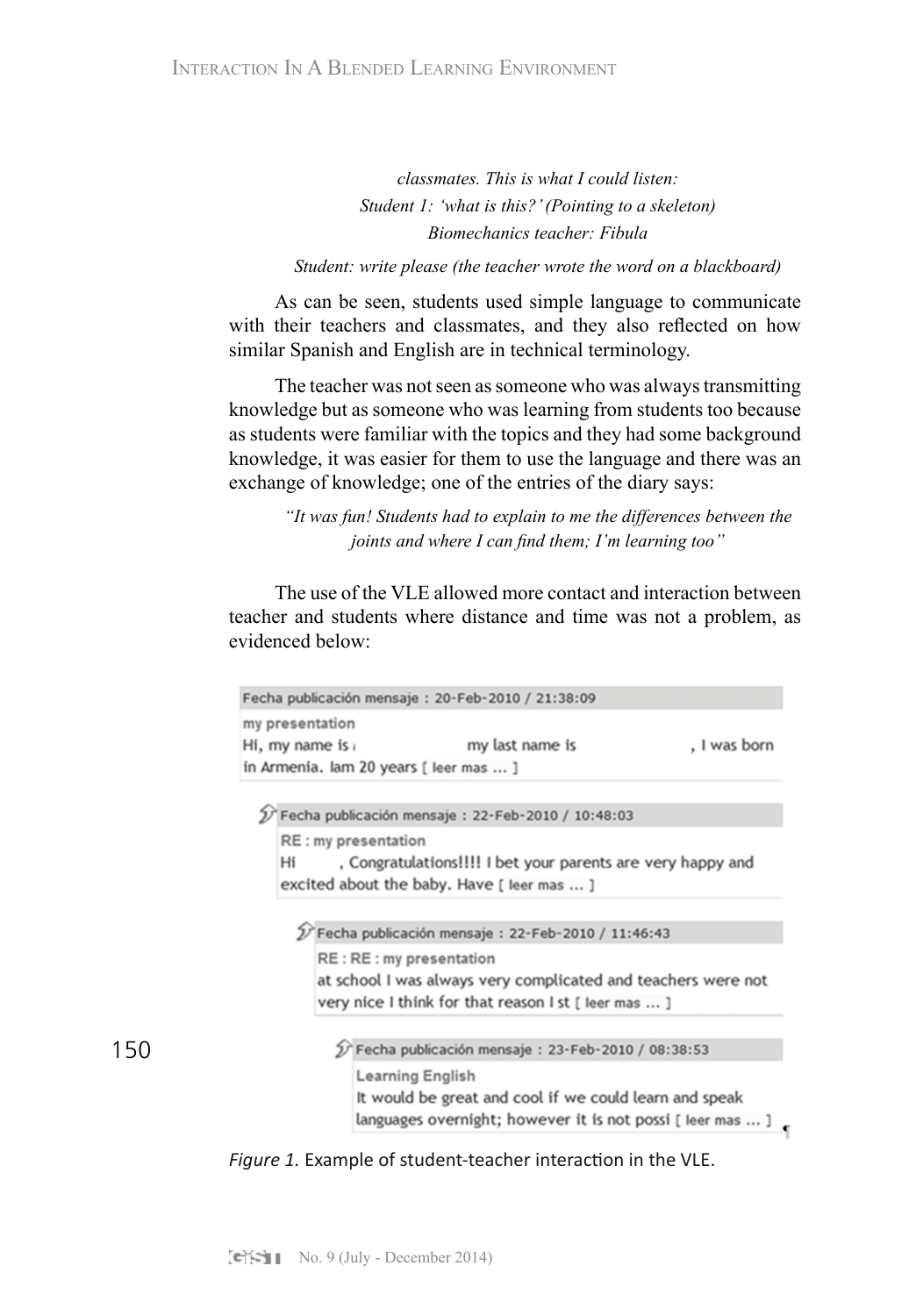In student-teacher interaction, there was no error correction but rather stimuli for the student to provide more information and at the same time use the language for expressing their own perceptions and ideas.

At the beginning of the study, the tracking system made it possible to identify that there was no student-environment interaction. Participants did not read or analyze the information posted in the virtual module. One of the teachers wonder about this as expressed in one of the entries of the diary:

*Was the language used too complex for the level of students? Were the contents too long or were students not interested on the contents?*

With this reflection it is possible to evidence one new type of interaction which has not been studied yet, and which is called teacherself interaction, in which she questions herself on the way in which the information was posted in order to have a better understanding of what was happening. In other words, it allowed herself to reflect about her teaching process.

**Factors that influenced interaction in blended learning environments for foreign language learning.** In the second category, there is an analysis of different factors that influence interaction in the VLE at the university. This is because the use of technology is not a guarantee of a successful learning, nor does it not mean than interaction can be taken for granted in these environments. Sometimes it is taken for granted that students know how to use different technological tools because they are young and belong to the digital generation (Prensky, 2011). However, it is necessary to have in mind that in Colombia there is a digital divide, in which not all people have the same access to technology and consequently, computer literacy is not the same.

As mentioned before, students did not receive any face-to-face introduction to the VLE, which limited their specific knowledge on the use of certain tools and aspects of the VLE. In this study, the unfamiliarity with the Virtual Learning Environment operation influenced interaction because some students did not know how to use and take advantage of the available tools in the VLE for practicing the language. Furthermore, interaction was hindered due to some problems with the server and the instability of the network system. Consequently, a sub-category emerged about an analysis of the factors that influenced interaction positively or negatively.

*Struggling with the VLE and facing technical problem.* Students were not only dealing with learning a foreign language; some of them also tried to figure out how to use the VLE and they faced different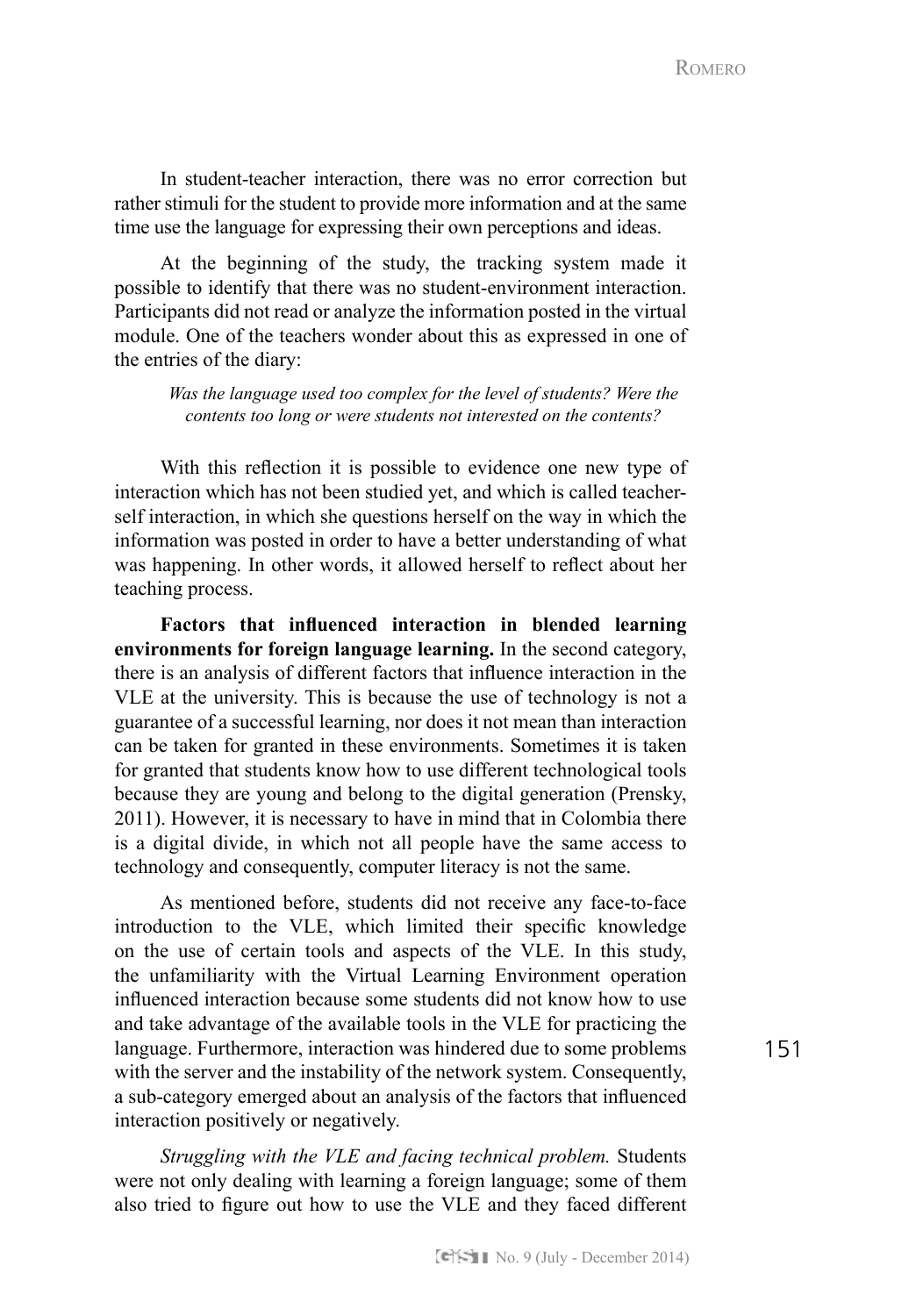technical problems. Interaction between the learner and the interface was an obstacle to having other types of interaction (Hillman, Willis and Gunawardena, 1994). This may be because the lack of knowledge on how to use the VLE affected other types of interaction and also students' performance in the online activities. Their responses show awareness on the need to know how to use the VLE in order to keep up with the class activities:

 *"Hi teacher, I don't know but I would like to have a practice class about the virtual module and the main doubts such as how to follow the content and the activities to be developed …."6*

In several entries of the diary, it was possible to identify some issues related to how the unfamiliarity with the VLE hinders a proper interaction in this kind of environment:

*"How can students have access to the available material if they do not know how to get it? The explanation in the VLE is really superficial and does not show in deep all the resources it offers to students; we are investing time of the class for showing students how to post a comment in a forum."* 

If all students know how to use the VLE, there are equal opportunities for all when using it. This did not happen in this study, and as a result, students who lacked this basic knowledge invested more time that could have be used in the development of activities instead of trying to figure out how to start the work. For example, in one of the virtual artifacts (the forum for uploading the activity), 78% of the participants spent more time asking about how to upload a document than doing the exercise. This is the case of the recording, in which students spent a lot of time in understanding how to record their voice and upload it and some of them did not pay too much attention on the pronunciation as evidenced in the artifacts (recordings). This might not have happened if students knew how to upload the document in advance. On the contrary, 22% of the students used the time to practice pronunciation and repeat it several times as evidenced in the second interview and in the artifacts, when asked about the amount of time they were using for practicing the foreign language in face to face settings and also in the VLE; they said:

<sup>6</sup> "hola profe no se, pero me encanaria [encantaría]uqe [que] tubierams [tuviéramos] una clae [clase] practica en cuanto a al[al] odulo [modulo] virtual, algunas de las mayores dudas son como seguir con el contenido de las activoades [actividades]…."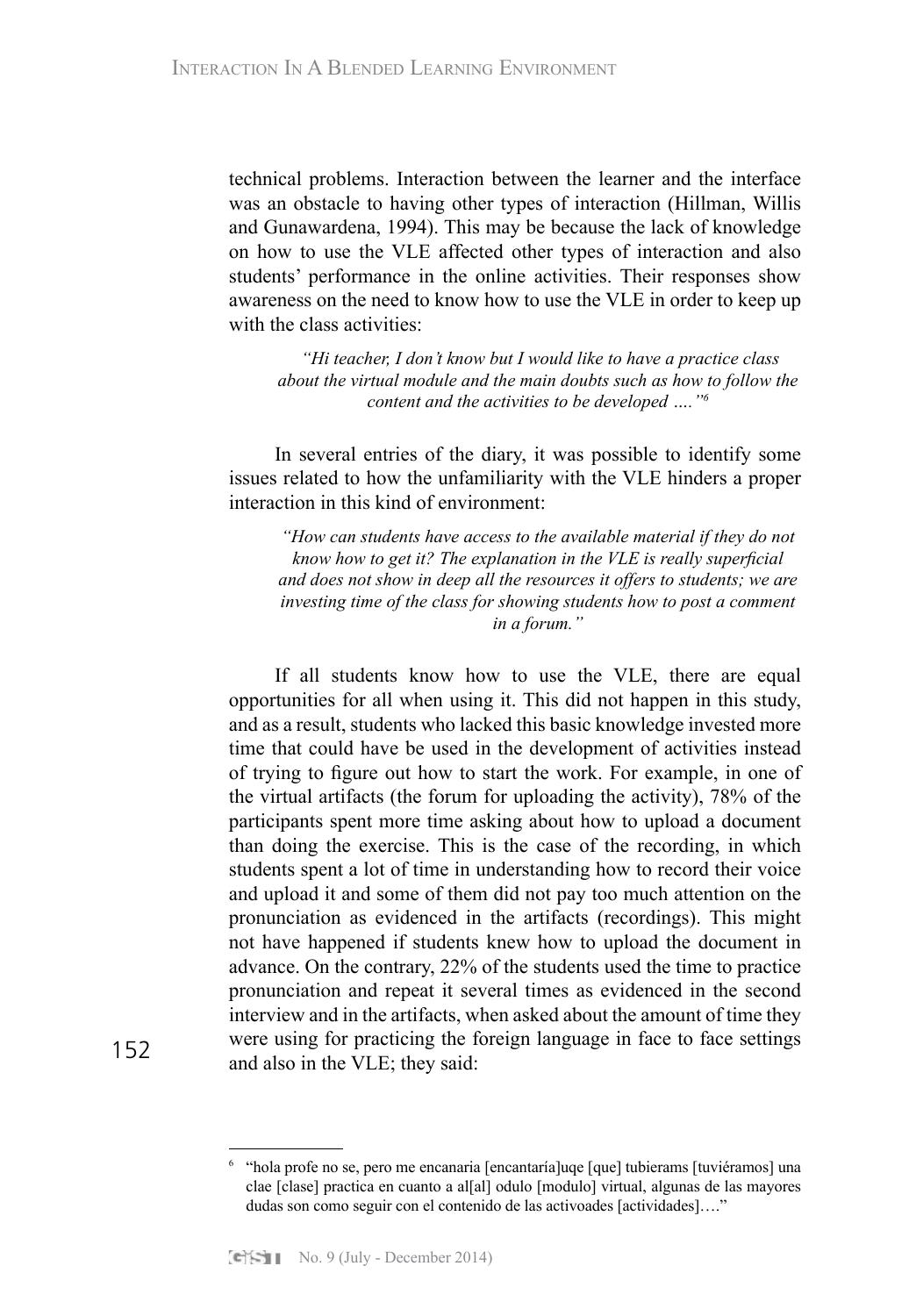*"I laughed when I listened to my recording, I did not like it; so I had to record it over and over again." 7*

*"…repeating it like for an hour, just tos ay the first part of the text."<sup>8</sup>*

These previous examples also show that students were reflecting on their own performances and it enabled student-self interaction because they spent more time to reflecting on the content and their own performance rather than finding a solution to a technical problem.

Because of the technical problems, interaction with the teacher increased. In some cases, this student-teacher interaction was focused on technical issues and problem solving, and this situation empowered the teacher to use English to help students to decipher what the problem was; this interaction took place not only in the VLE but also in face-toface settings.

*"At the end of the class, students asked some questions about the use of certain tools in the VLE and some pronunciation tips."*

Some people criticize e-learning for language learning because it does not allow real interaction or a real use of the language. In this research, it was possible to demonstrate how students were using the language for communicating about technical problems and they did it in the foreign language. As Brown (1994) explains, people learn to interact by interacting with others and taking the risk to communicate something in the foreign language because we have a purpose for expressing ourselves, in that moment. In the forums, students were free to exchange opinions in Spanish or English, and some of them gradually started to use the foreign language. They made some mistakes, but the message was understood and it was possible to give a reply. In addition, there was interaction and communication in the foreign language with the teacher in order to solve technical problems. For instance, in the "questions forum" which was designed to solve different students' inquiries, a student wrote:

 *"hi teacher the activity is very good, is a very good way agreeable and entertained to learn English, but teacher I have a problem, the crossword me does not appear that I doooooooooooooooooooooooooo? can you help me??? ahhhhhhhhh (so crazy!!!!) Jajajaj thank you good night and take care."*

<sup>7</sup> "yo me reía de escucharme, y no me gustaba entonces me tocaba grabar una y otra vez."

<sup>8</sup> "…repitiéndolo, como una hora para decir el primer pedacito del texto."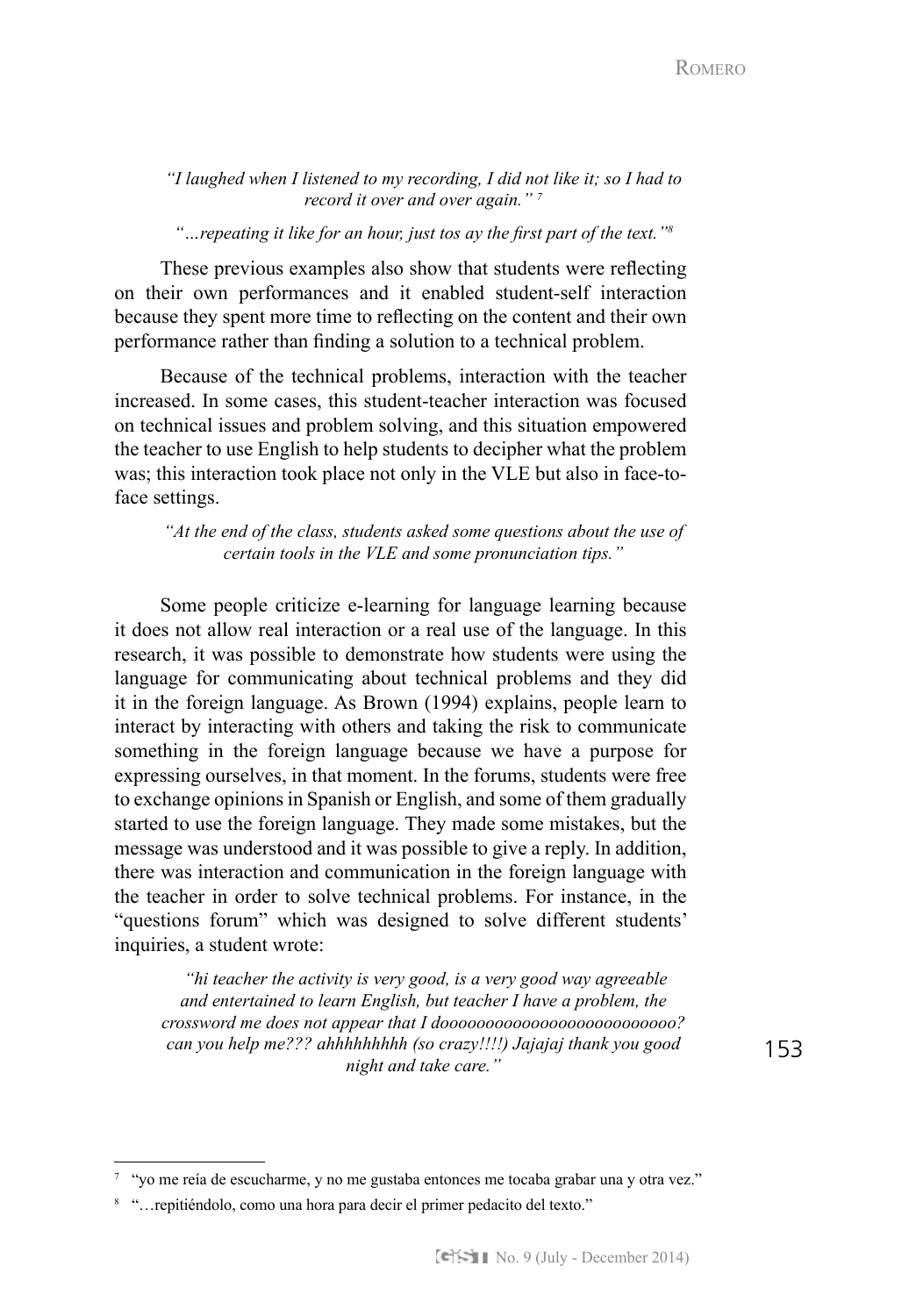The previous example shows that the student was trying to express herself in English even though she was allowed to write in Spanish. In this case, the interaction is person-to-person, and it was not limited by time or space (Cámara, 2006). The student expressed herself and gave her opinion in the foreign language; she wanted to communicate a message and was free to use English to express what she wanted.

# **Conclusions**

In general terms, it is not only necessary to divide interaction in two main (human and non-human) types and its specific divisions; it is also significant to have subdivisions depending on the environment this takes places because, for example, student-student was evidenced in face-to-face, but it was not observed in the VLE.

The use of the virtual module did not promote any student-student interaction in the VLE among students because students did not feel the need to work in the VLE, and also due to a lack of knowledge of the available tools in the VLE. On the contrary, in the face to face settings, the student-student interaction increased. They looked for different opportunities to use the foreign language in simple sentences to express opinions and ask questions.

Furthermore, the support given by the teacher in the virtual module helped to enhance student-teacher interaction in the VLE, and consequently, students were also willing to interact in the foreign language with the teacher outside the class. It also occurred because it was a stress free environment. The anxiety level decreased because interaction was not directly focused on error correction but on the use of the foreign language for communicative purposes.

The inclusion of the virtual component was time consuming because it was necessary to give a comment to all the students' responses, so that they could feel that they were not alone in their language learning process.

A new type of interaction emerged in human interaction called teacher-self interaction. This is as important as the other types of interaction because the teacher is also reflecting on the teaching process for helping students with their own learning process. Nonhuman interaction was limited due to insufficient computer skills and not enough knowledge on the use of the VLE by some students. It is also required to maintain the face- to-face introduction of how to use the VLE as it used to be in this specific context for helping students better understand the platform and its main tools. However, there is still a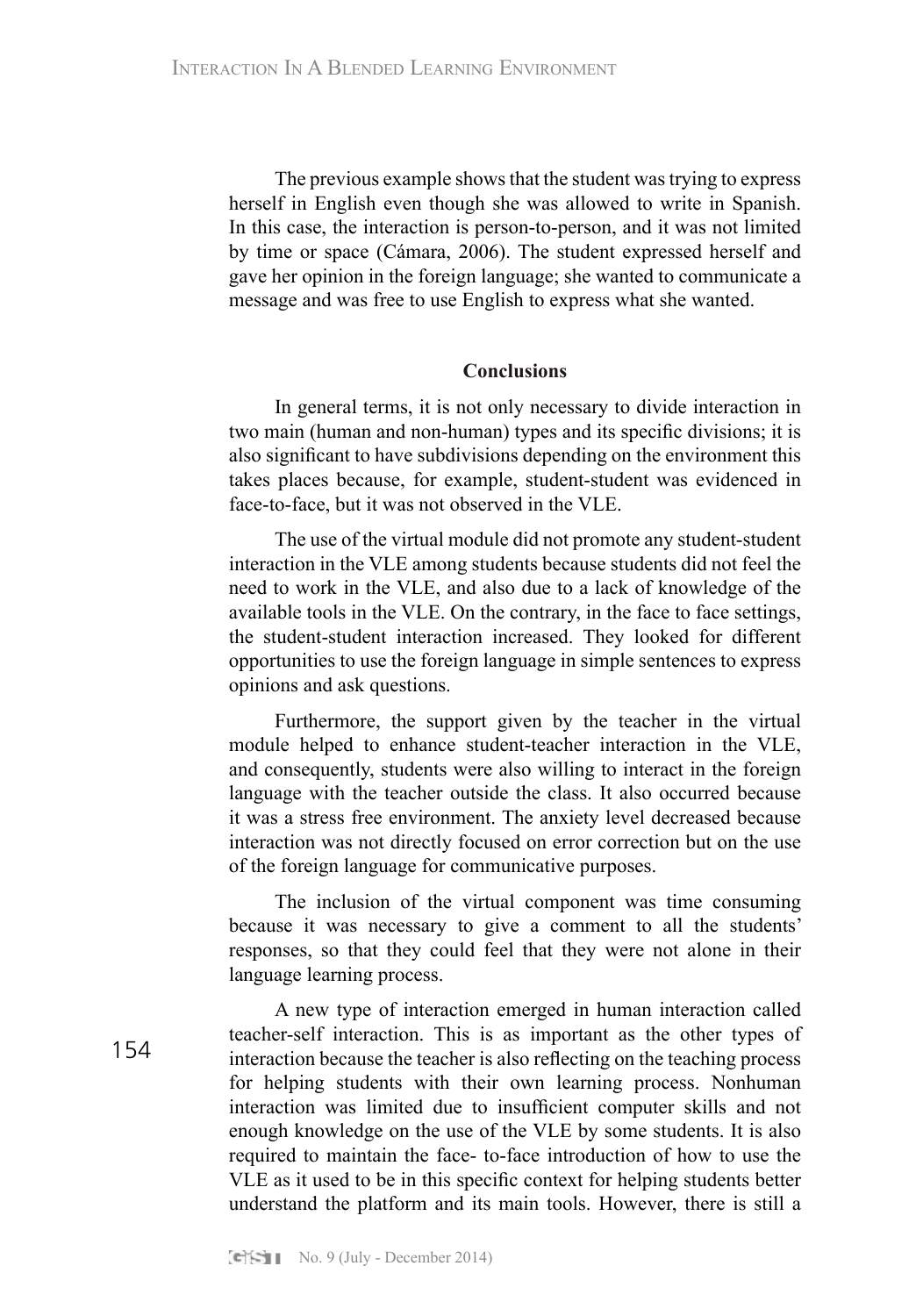need to do some changes in the VLE, so that students can have a limit of tries or a limit of time and consequently, the tutor can know more about the students' performance; a different kind of feedback should be given to students in this kind of environment.

# **References**

- Bogdan, R. & Biklen, S. (1992). *Qualitative research for education: An introduction to theory and methods*. Boston: Allyn & Bacon.
- Bonk, C. & Graham, C. (2005). Handbook of blended learning: Global Perspectives, local designs. San Francisco, CA: Pfeiffer Publishing.
- Brown, H. (1994). *Teaching by principles*. Englewood Cliffs, NJ: Prentice Hall.
- Cámara, P. (2006). El uso de una plataforma virtual como recurso didáctico en la asignatura de filosofía. Una investigación- acción en bachillerato. Spain: Universidad Autónoma de Barcelona. Retrieved from http://www.tdr.cesca.es/TESIS\_UAB/AVAILABLE/TDX-1031107-155233/mpcs1de1.pdf
- Ellis, R. (1999). *Learning a second language through interaction.*  Amsterdam: John Benjamins.
- Frendo, E (2005). *How to teach business English Harlow*: Longman
- Gilbert, L. & Moore, D. (1998). Building interactivity into web sources: Tools for social and instructional interaction. *Educational Technology, 38*(3), 29-35.
- Hanna, D., Glowacki-Dudka, M. & Conceição-Runlee, S. (2000). 147 *practical tips for teaching online groups. Essentials of web-based education.* Madison: Atwood Publishing.
- Herazo, J. (2010). Authentic oral interaction in the EFL Class: What it means, what it does not. *Profile, 12*(1), 47-61.
- Hillman, D., Willis, D. & Gunawardena, C. (1994). Learner-interface interaction in distance education: An extension of contemporary models and strategies for practitioners. *The American Journal of Distance Education, 8*(2), 30 – 42.

155

Kessler, G. (2007). Formal and informal CALL preparation and teacher attitude toward technology. *Computer Assisted Language Learning, 20*(2), 173-188.